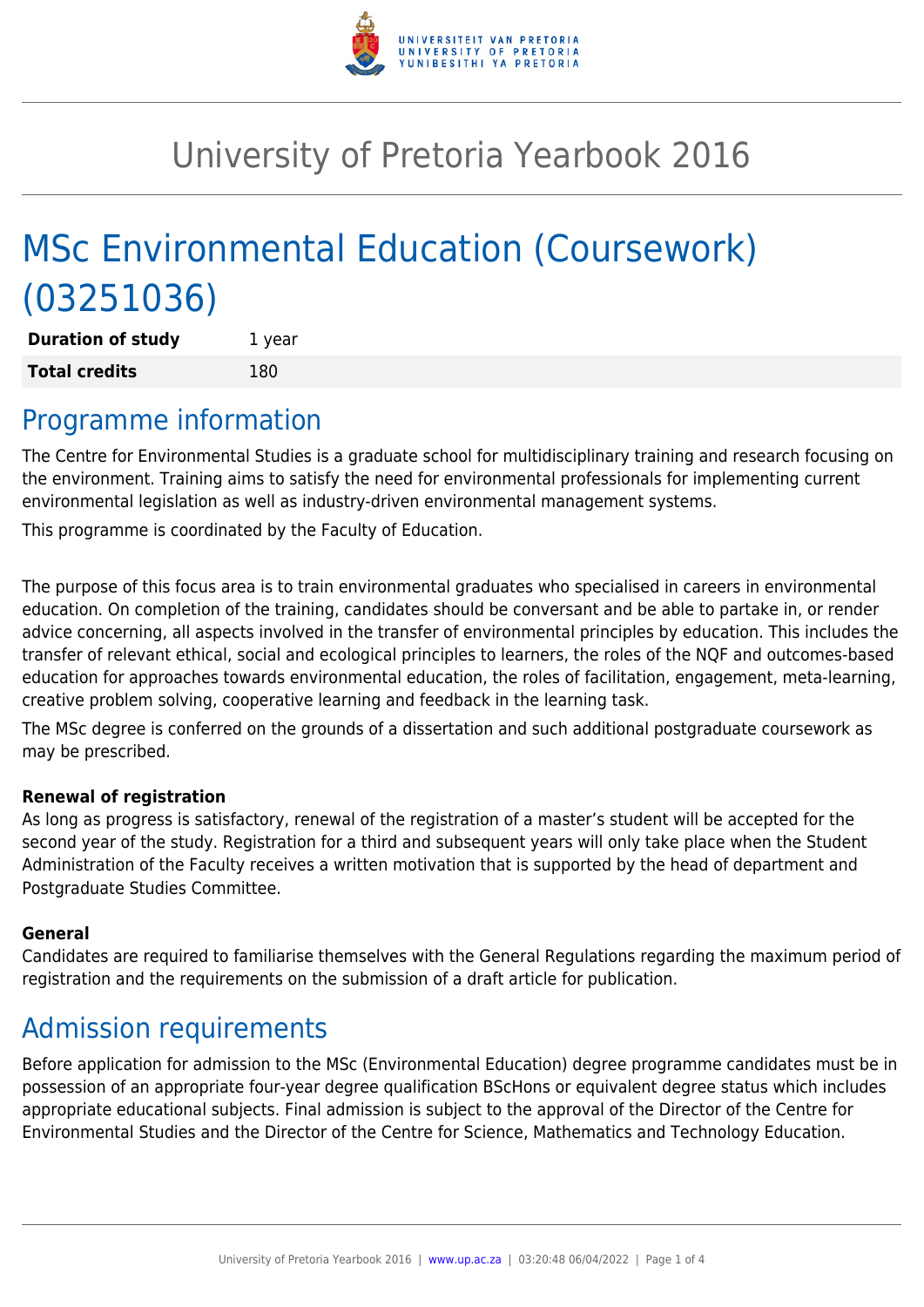

## Additional requirements

Candidates must demonstrate proficiency in the English language up to the level required by either the TOEFL test (www.ets.org/toefl) or the IELTS language proficiency test (www.ielts.org).

### Other programme-specific information

At least one additional elective module must be selected in consultation with the Director of the Centre and the Head of the Department Curriculum Studies, Faculty of Education. Choices will be based on the academic background and/or anticipated career of the candidate.

## Promotion to next study year

The progress of all master's candidates is monitored biannually by the supervisor and the postgraduate coordinator. A candidate's study may be terminated if the progress is unsatisfactory or if the candidate is unable to finish his/her studies during the prescribed period.

Subject to exceptions approved by the dean, on recommendation of the head of department, and where applicable, a student may not enter for the master's examination in the same module more than twice.

### Pass with distinction

The MSc degree is conferred with distinction to candidates who obtain a final average mark of at least 75% and a mark of at least 75% for the dissertation/mini-dissertation from each of the members of the examination panel. Where a member of the examination panel awards a mark of less than 75% for the dissertation/mini-dissertation, that member of the examination panel must offer, in writing, support for his/her decision, or indicate in writing that he/she supports the examination committee's decision to confer the degree with distinction.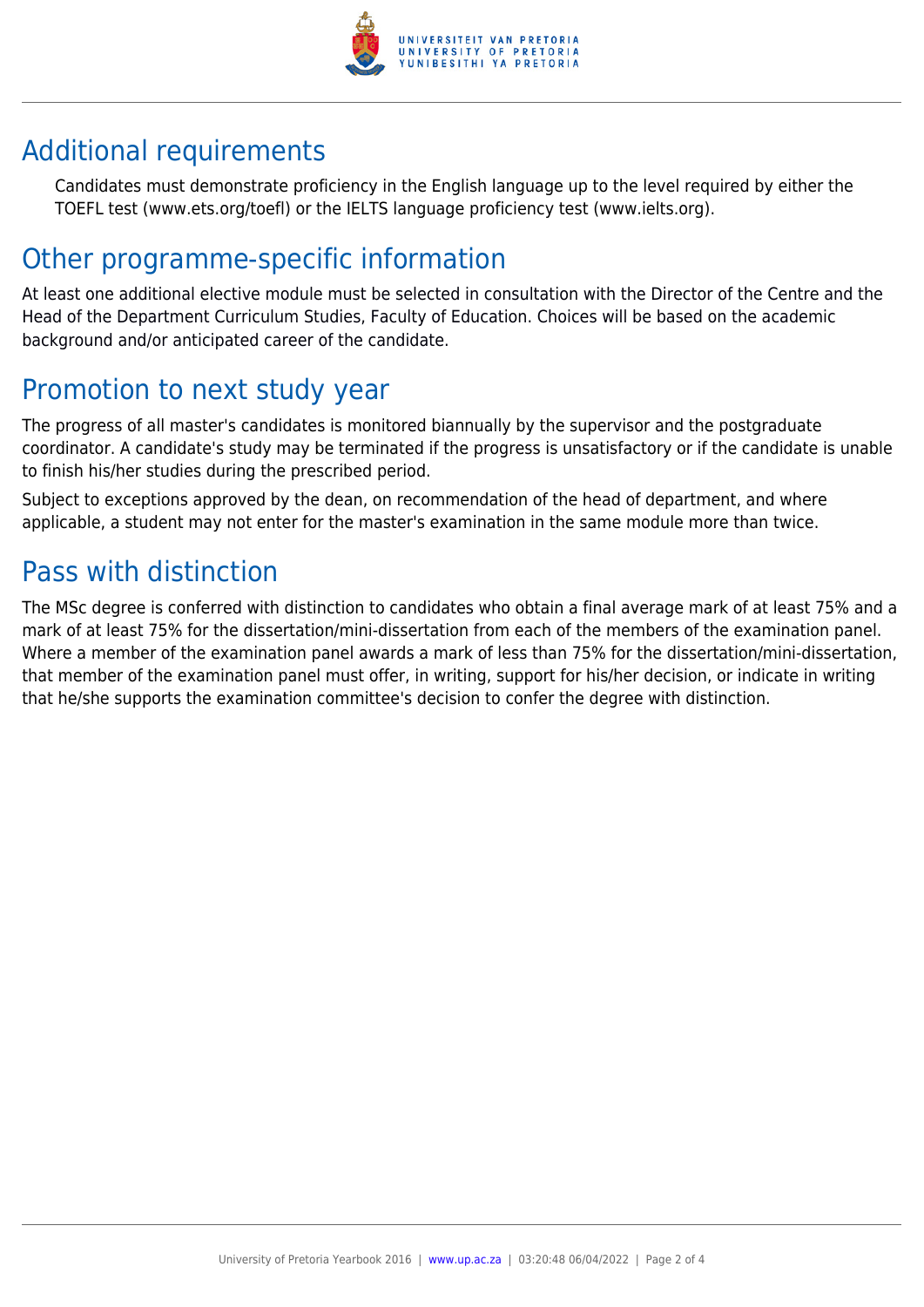

## Curriculum: Year 1

#### **Minimum credits: 180**

#### **Core modules**

[Environmental paradigms 810](https://www.up.ac.za/yearbooks/2016/modules/view/ENV 810) (ENV 810) - Credits: 15.00 [Research project 891](https://www.up.ac.za/yearbooks/2016/modules/view/ENV 891) (ENV 891) - Credits: 90.00 [Research methods in science education 881](https://www.up.ac.za/yearbooks/2016/modules/view/SCE 881) (SCE 881) - Credits: 15.00 [Environmental law 816](https://www.up.ac.za/yearbooks/2016/modules/view/ENV 816) (ENV 816) - Credits: 15.00